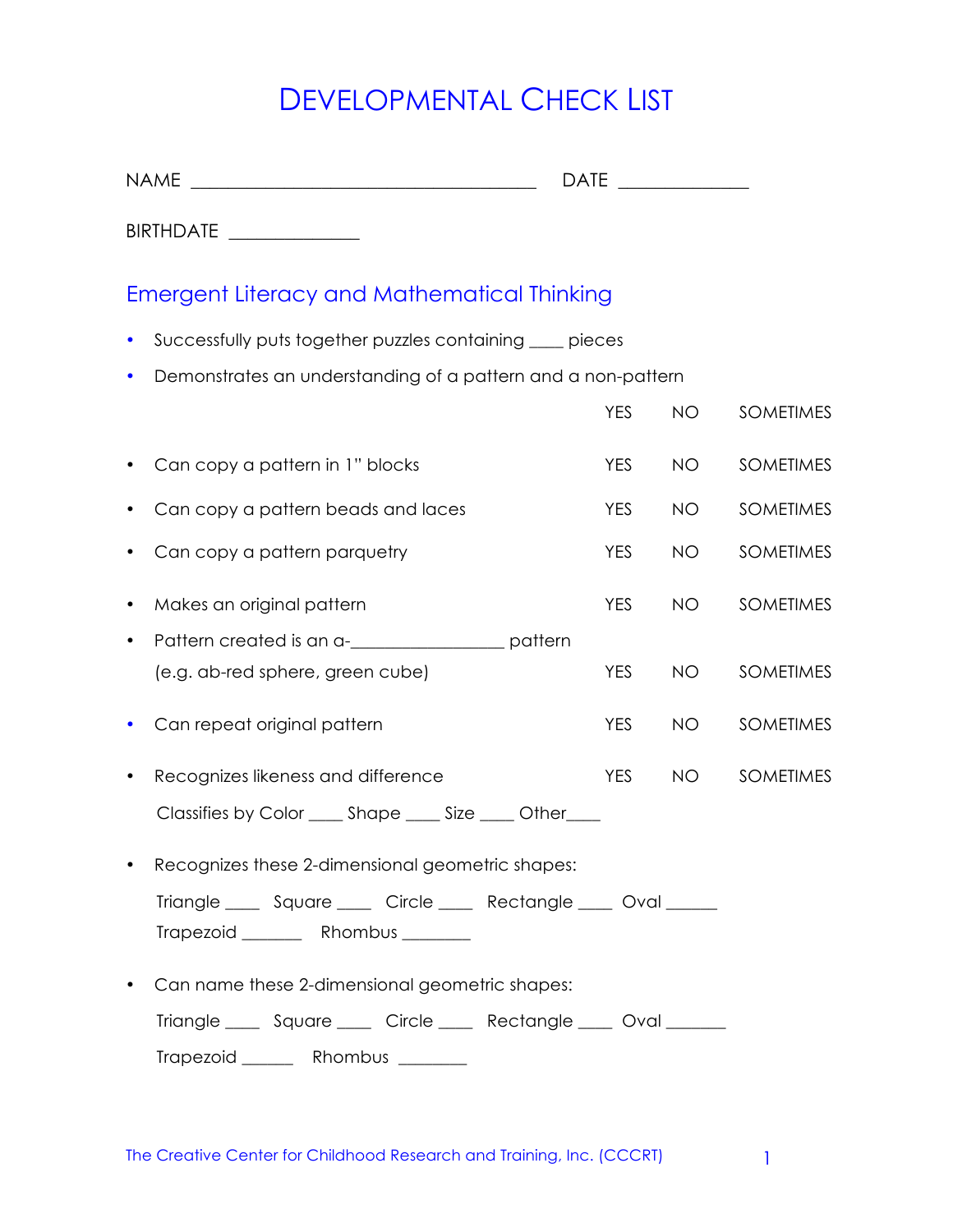| Recognizes these 3-dimensional geometric shapes: |                                                                           |  |                                                        |                                                                                  |           |                  |
|--------------------------------------------------|---------------------------------------------------------------------------|--|--------------------------------------------------------|----------------------------------------------------------------------------------|-----------|------------------|
|                                                  |                                                                           |  |                                                        | Sphere ________ Cube ________ Cone ________ Cylinder _______ Pyramid ________    |           |                  |
| $\bullet$                                        |                                                                           |  | Can name these 3-dimensional geometric shapes:         |                                                                                  |           |                  |
|                                                  |                                                                           |  |                                                        | Sphere ________ Cube ________ Cone ________ Cylinder _______ Pyramid ________    |           |                  |
| $\bullet$                                        |                                                                           |  | Compares: Length ____ Weight ____ Height ___           |                                                                                  |           |                  |
| $\bullet$                                        |                                                                           |  | Can classify objects using __________________variables |                                                                                  |           |                  |
| $\bullet$                                        |                                                                           |  | Can count by rote from ______ to ______                |                                                                                  |           |                  |
| $\bullet$                                        |                                                                           |  |                                                        | Can match objects with one to one correspondence YES                             | <b>NO</b> | <b>SOMETIMES</b> |
| $\bullet$                                        |                                                                           |  | Can make a set of objects to quantity of _______       |                                                                                  |           |                  |
| $\bullet$                                        | Shows an understanding of addition and subtraction using a set of objects |  |                                                        |                                                                                  |           |                  |
|                                                  | or story problems                                                         |  |                                                        | <b>YES</b>                                                                       | <b>NO</b> | <b>SOMETIMES</b> |
| $\bullet$                                        |                                                                           |  |                                                        | Shows an understanding of addition and subtraction using a set of objects        |           |                  |
|                                                  | or story problems                                                         |  |                                                        | <b>YES</b>                                                                       | <b>NO</b> | <b>SOMETIMES</b> |
| $\bullet$                                        |                                                                           |  | Indicates that there are less when objects             |                                                                                  |           |                  |
|                                                  | are removed                                                               |  |                                                        | <b>YES</b>                                                                       | NO        | <b>SOMETIMES</b> |
|                                                  | Recognizes numerals to ____                                               |  |                                                        |                                                                                  |           |                  |
| $\bullet$                                        | Sixth ____ Beyond ____                                                    |  |                                                        | Identifies ordinals: First _____ Second _____ Third ____ Fourth _____ Fifth ____ |           |                  |
|                                                  |                                                                           |  |                                                        |                                                                                  |           |                  |
| $\bullet$                                        | States days of the week                                                   |  |                                                        |                                                                                  |           |                  |
|                                                  |                                                                           |  |                                                        | Monday ____ Tuesday ____ Wednesday ____ Thursday _____ Friday ____               |           |                  |
|                                                  | Saturday ____ Sunday ____                                                 |  |                                                        |                                                                                  |           |                  |
| $\bullet$                                        | States address                                                            |  |                                                        | <b>YES</b>                                                                       | <b>NO</b> | PARTIALLY        |
| $\bullet$                                        | States telephone number for home                                          |  |                                                        | <b>YES</b>                                                                       | NO        | PARTIALLY        |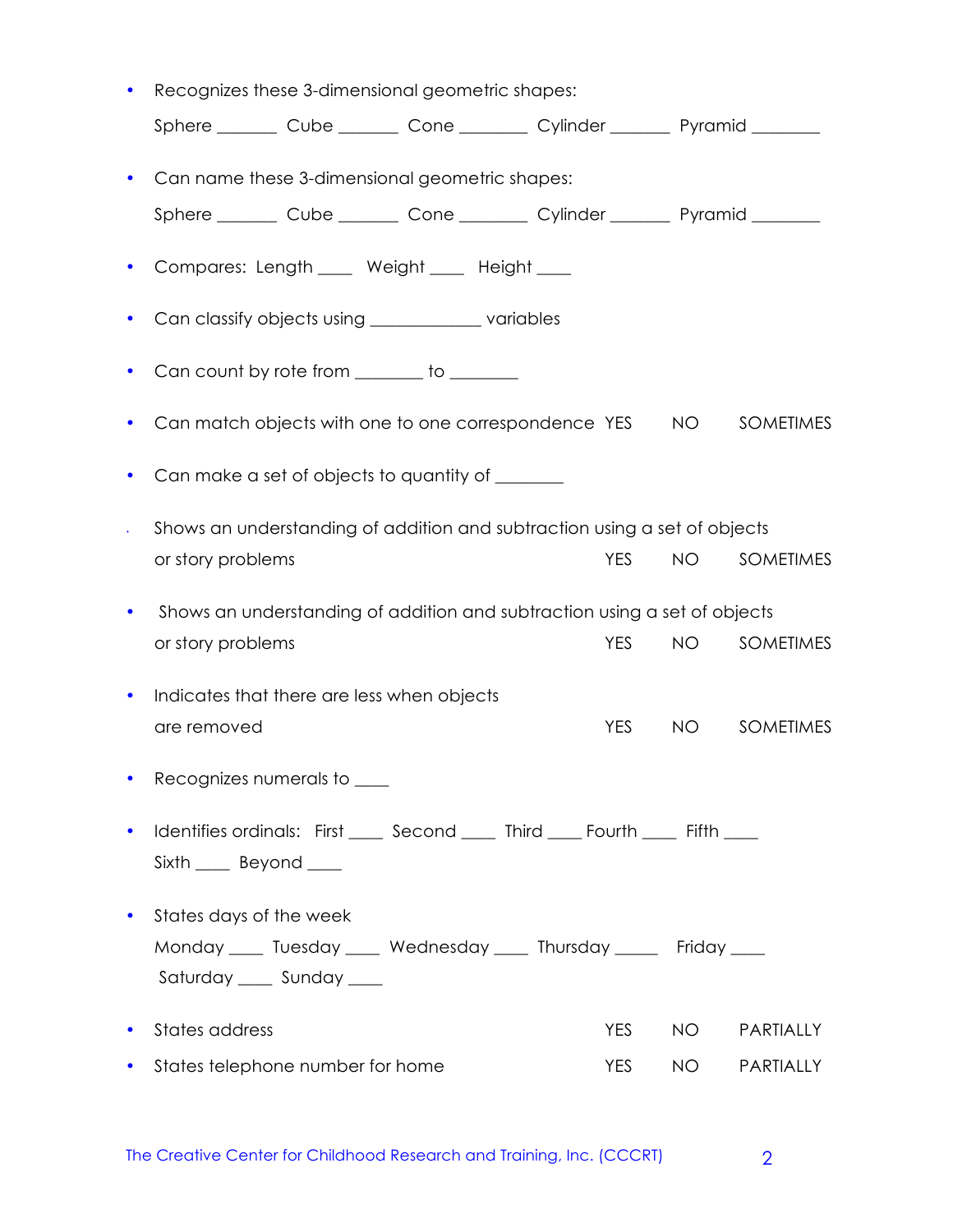|   | States first name                                          | <b>YES</b> | <b>NO</b> | <b>SOMETIMES</b> |
|---|------------------------------------------------------------|------------|-----------|------------------|
|   | Last name                                                  | <b>YES</b> | <b>NO</b> | <b>SOMETIMES</b> |
|   | States parent's first and last name                        | <b>YES</b> | NO.       | PARTIALLY        |
|   | Can recognize written first name                           | <b>YES</b> | <b>NO</b> | <b>SOMETIMES</b> |
|   | Can recognize written last name                            | <b>YES</b> | <b>NO</b> | <b>SOMETIMES</b> |
|   | Can find letters to first name                             | <b>YES</b> | <b>NO</b> | PARTIALLY        |
|   | Can find letters to last name                              | <b>YES</b> | <b>NO</b> | PARTIALLY        |
|   | Can trace letters of name                                  | <b>YES</b> | <b>NO</b> | <b>SOMETIMES</b> |
|   | Can write in correct manuscript: First name ____ Last ____ |            |           |                  |
|   | Example of writing attached                                |            |           |                  |
| ٠ | Uses appropriate pencil grip                               | <b>YES</b> | NO.       | <b>SOMETIMES</b> |
|   | Has established a right or left hand dominance             | <b>YES</b> | <b>NO</b> |                  |
|   | Is right handed ____ Left handed ____                      |            |           |                  |
|   | Speaks in full sentences clearly one to one                | <b>YES</b> | <b>NO</b> | <b>SOMETIMES</b> |
|   | Speaks in full sentences clearly in groups                 | <b>YES</b> | <b>NO</b> | <b>SOMETIMES</b> |
|   | Responds when called upon                                  | <b>YES</b> | <b>NO</b> | <b>SOMETIMES</b> |
|   | Listens to others in a group setting                       | <b>YES</b> | <b>NO</b> | <b>SOMETIMES</b> |
|   | Recognizes these upper case letters (circle)               |            |           |                  |
|   | ABCDEFGHIJKLMNOPQRSTUVWXYZ                                 |            |           |                  |
|   | Recognizes these lower case letters (circle)               |            |           |                  |
|   | abcdefghijklmnopgrstuvwxyz                                 |            |           |                  |
|   | <b>Matches letters</b>                                     | <b>YES</b> | <b>NO</b> | <b>PARTIALLY</b> |
|   | Shows an interest in a personal reading vocabulary         |            |           |                  |
|   | List of personal words attached                            | <b>YES</b> | NO.       | <b>SOMETIMES</b> |
|   | Can identify rhyming words                                 | <b>YES</b> | <b>NO</b> |                  |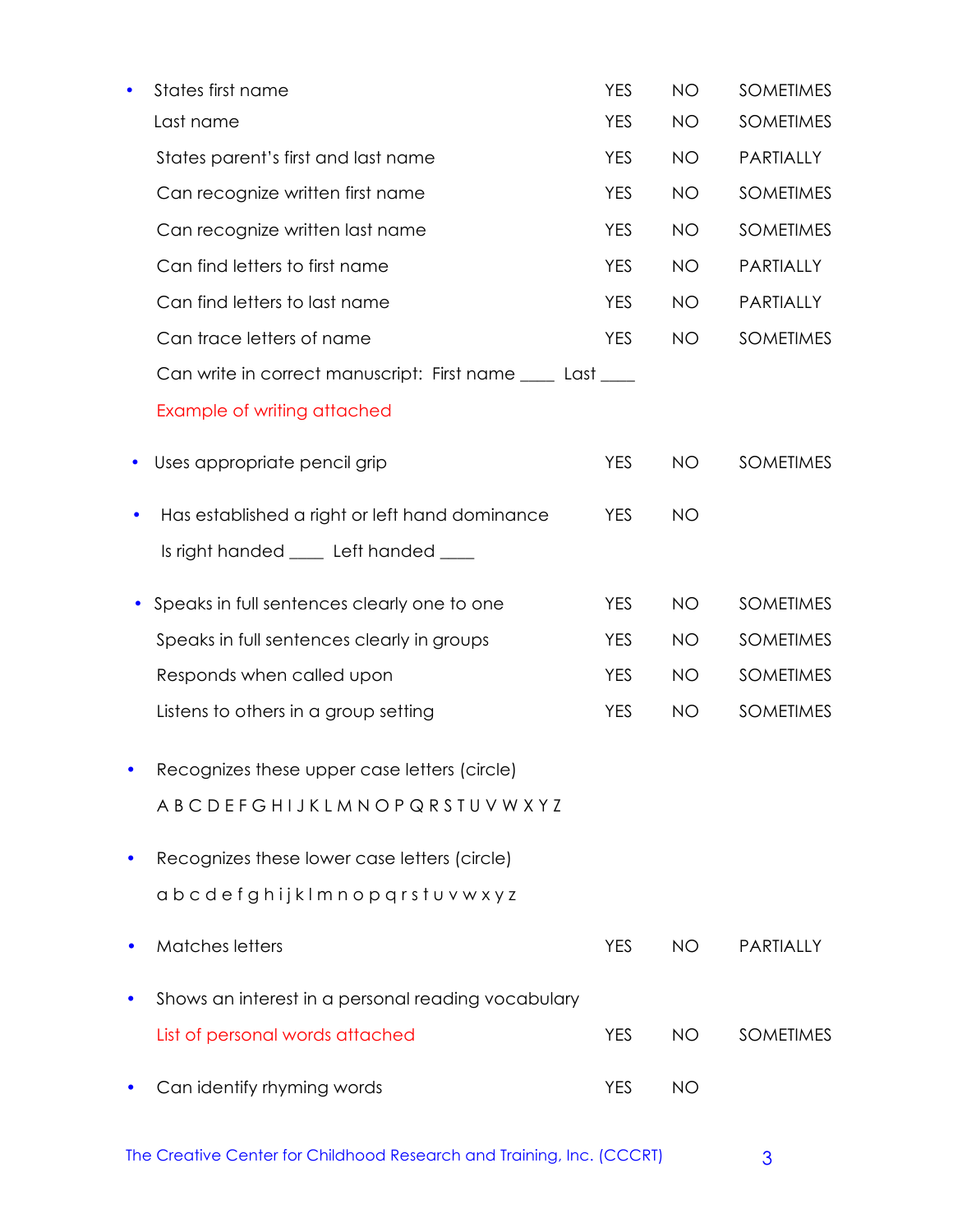|           | Can generate a list of rhyming words                | <b>YES</b> | <b>NO</b> |                  |
|-----------|-----------------------------------------------------|------------|-----------|------------------|
|           | (ex: cat, bat, hat, mat, sat, etc.)                 |            |           |                  |
|           | Demonstrates an awareness of words that begin       | <b>YES</b> | <b>NO</b> |                  |
|           | the same way. Usually their own name and            |            |           |                  |
|           | that of a friend or relative. (ex: Maddie and Maya) |            |           |                  |
| $\bullet$ | Can generate a list of words with the same          | <b>YES</b> | <b>NO</b> |                  |
|           | initial consonant sound                             |            |           |                  |
| $\bullet$ | Shows an awareness of separate syllables in words   | <b>YES</b> | <b>NO</b> | <b>SOMETIMES</b> |
|           | (ex: claps two times for rab • bit)                 |            |           |                  |
| $\bullet$ | Verbally separates and blends onset rime            | <b>YES</b> | <b>NO</b> | <b>SOMETIMES</b> |
|           | (ex: /c/ and /at/ to form cat)                      |            |           |                  |
| $\bullet$ | Demonstrates an awareness of compound words         | <b>YES</b> | <b>NO</b> | <b>SOMETIMES</b> |
|           | (ex: cow/boy, hot/dog, etc.)                        |            |           |                  |
|           | Demonstrates an understanding of simple opposites   | <b>YES</b> | NO.       | <b>SOMETIMES</b> |
| ٠         | Demonstrates an understanding of                    |            |           |                  |
|           | positional words (ex: over, under, beside)          | <b>YES</b> | <b>NO</b> | <b>SOMETIMES</b> |
|           |                                                     |            |           |                  |
| ٠         | Concentrates on own work                            | <b>YES</b> | <b>NO</b> | <b>SOMETIMES</b> |
|           | Puts forth best effort on work                      | <b>YES</b> | <b>NO</b> | <b>SOMETIMES</b> |
|           |                                                     | <b>YES</b> | <b>NO</b> |                  |
| ٠         | Consistently finishes tasks without prompting       |            |           |                  |
| ٠         | Moves smoothly from one activity to another         | <b>YES</b> | NO.       | <b>SOMETIMES</b> |
|           |                                                     |            |           |                  |
|           | Follows one direction<br>two<br>three               |            |           |                  |

• Stage of emergent writing Insert stages of emergent writing with portfolio samples attached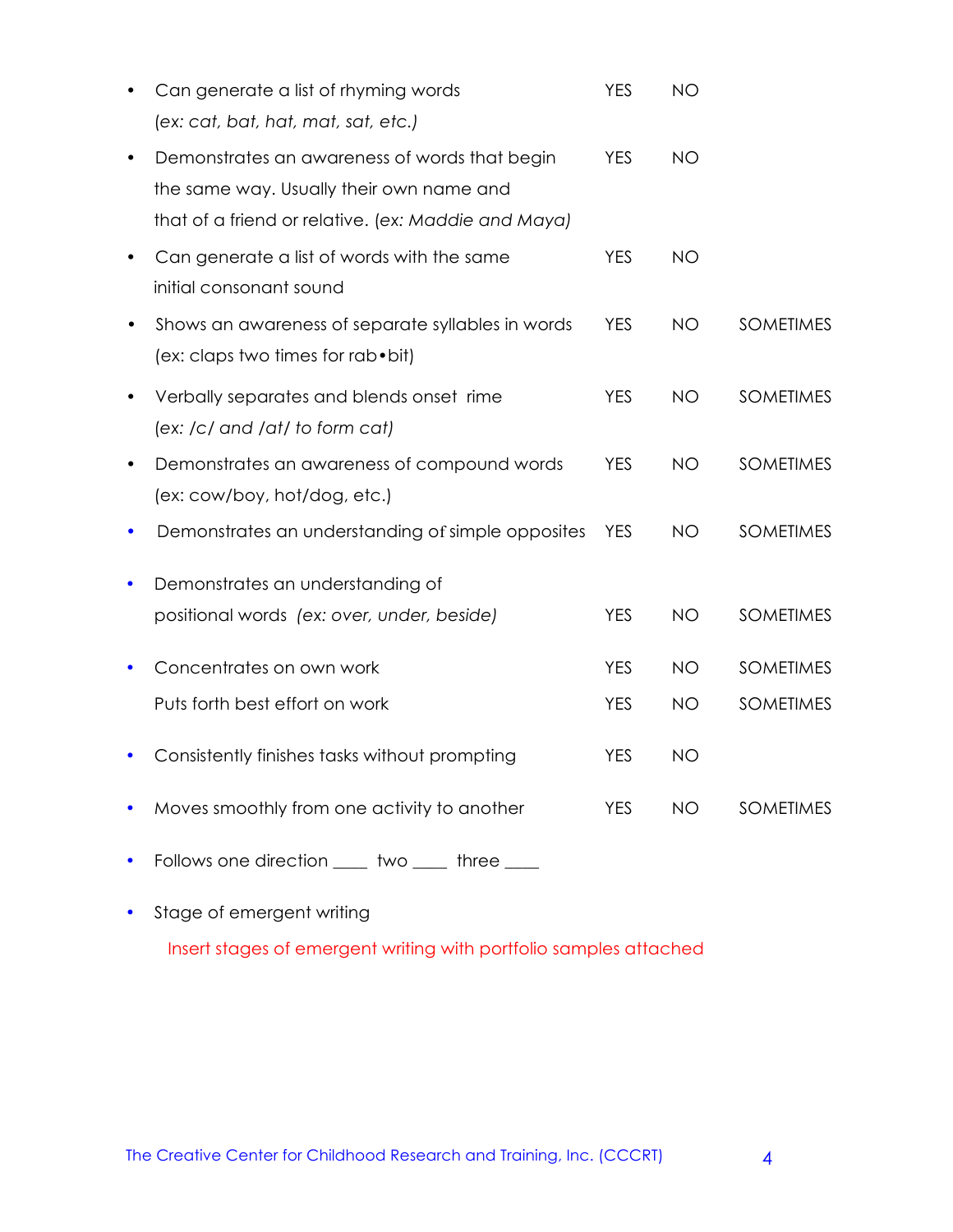#### **Fluid Construction**

| $\bullet$ | Recognizes basic colors                          |            |     |                  |
|-----------|--------------------------------------------------|------------|-----|------------------|
|           | Red Blue Green Yellow Brown Black                |            |     |                  |
|           | Purple _____ Orange _____ White ____ Others ____ |            |     |                  |
| $\bullet$ | Can cut on a line                                | <b>YES</b> | NO. | <b>PARTIALLY</b> |
|           | Can fold and cut a shape with symmetry           | <b>YES</b> | NO. | <b>SOMETIMES</b> |
|           | Can use paste in a controlled manner             | <b>YES</b> | NO. | <b>SOMETIMES</b> |
| $\bullet$ | Can find top                                     | <b>YES</b> | NO. | <b>SOMETIMES</b> |
|           | Can find bottom                                  | <b>YES</b> | NO. | <b>SOMETIMES</b> |
|           |                                                  |            |     |                  |

• Is in the following stage using fluid construction materials: Insert stages of easel/marker crayon drawing with portfolio samples attached

| • Can dictate about own product | YFS. | NO <sub>1</sub> | <b>SOMETIMES</b> |
|---------------------------------|------|-----------------|------------------|
| Dictates in complete sentences  | YFS  | NO <sub>2</sub> | SOMETIMES        |
| Dictates a coherent story       | YFS. | N <sub>O</sub>  | <b>SOMETIMES</b> |

#### Structured Construction

• Is in the following stage using blocks:

Insert stages of block building with portfolio samples attached

| $\bullet$ | Can verbally describe symmetrical               | <b>YFS</b> | NO | <b>SOMETIMES</b>  |
|-----------|-------------------------------------------------|------------|----|-------------------|
| $\bullet$ | <b>Builds alone</b>                             | <b>YFS</b> | NO | <b>SOMETIMES</b>  |
|           | Builds along side of others                     | <b>YFS</b> | NΟ | <b>SOMETIMES</b>  |
|           | Builds with obvious cooperation and planning    |            |    |                   |
|           | with others                                     | <b>YFS</b> | NO | <b>SOMETIMES</b>  |
|           | Builds and then moves into micro dramatic play: |            |    | Alone With Others |

• Understands and can tell the difference between orientation terms such as: horizontal \_\_\_\_\_\_ diagonal \_\_\_\_\_\_\_ vertical \_\_\_\_\_\_\_\_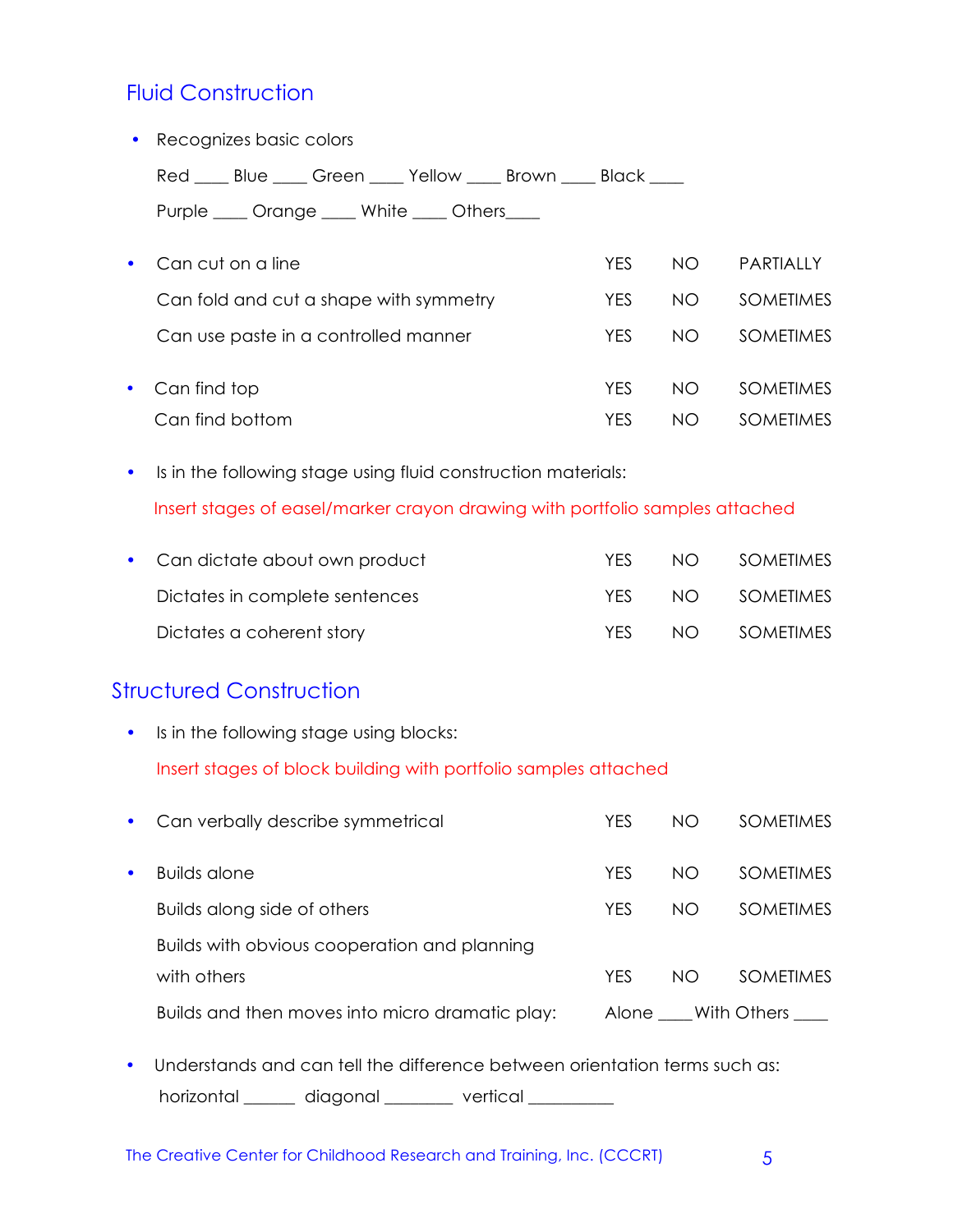#### Dramatic Play

Insert dramatic play behaviors as defined by Smilansky or Gowan or the observation system using the scales of Howe, Rubin, and Piaget.

Offer journal observations of the child's dramatic play behavior.

• Social Behaviors Percentage of time engaged in each Onlooker \_\_\_\_\_\_\_\_ Solitary \_\_\_\_\_\_\_\_ Parallel Associative **\_\_\_\_\_\_** Cooperative \_\_\_\_\_\_\_\_ • Is most often the leader \_\_\_\_ Most often the follower \_\_\_\_ Can be both leader and follower \_\_\_\_ Uses language to settle problems rather than physical force \_\_\_\_ • Plays with children younger \_\_\_\_ older \_\_\_\_ same age \_\_\_\_ Prefers children younger \_\_\_\_ older \_\_\_\_ same age \_\_\_\_ Is a willing helper at clean up time The MES NO SOMETIMES • Leaves parents happily in A.M. YES NO SOMETIMES Greets parents happily in P.M. The Manuscript Communication of the SOMETIMES • Handles transitions smoothly throughout the day YES NO SOMETIMES • Is aware of other's needs during meals The Manuster Sometimes Provides and Sometimes • Is willing to taste new foods example that the YES NO SOMETIMES • Eats without extreme mess The Manuscript Communication of the SOMETIMES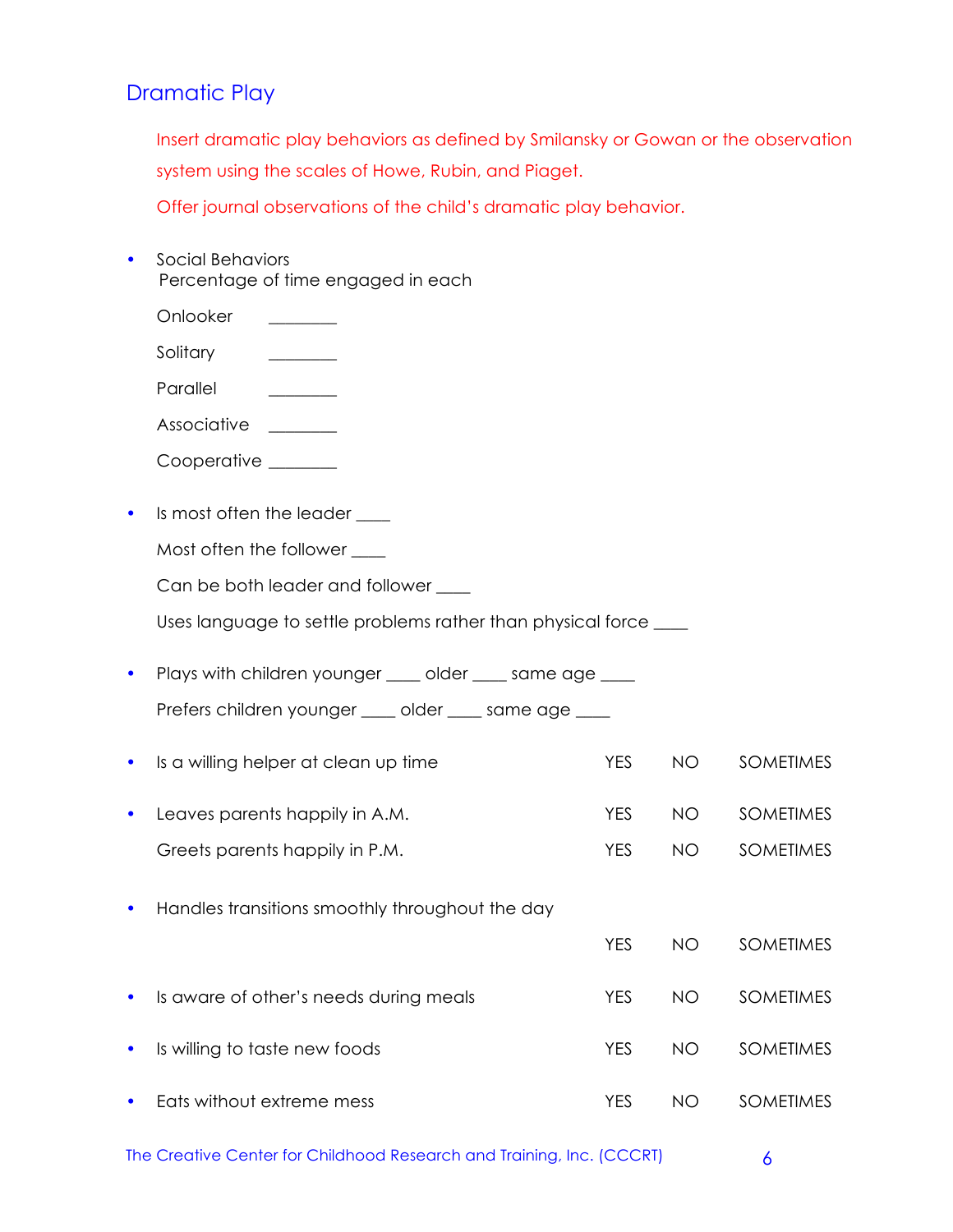| Asks for help from adults as needed                                                           | <b>YES</b> | <b>NO</b> | <b>SOMETIMES</b>      |
|-----------------------------------------------------------------------------------------------|------------|-----------|-----------------------|
| Responds appropriately when spoken to by:                                                     |            |           |                       |
| Other children                                                                                | <b>YES</b> | <b>NO</b> | <b>SOMETIMES</b>      |
| Adults                                                                                        | <b>YES</b> | <b>NO</b> | <b>SOMETIMES</b>      |
| <b>Self Help Skills</b>                                                                       |            |           |                       |
| Can button                                                                                    | <b>YES</b> | <b>NO</b> | <b>SOMETIMES</b>      |
| Can snap                                                                                      | <b>YES</b> | <b>NO</b> | <b>SOMETIMES</b>      |
| Can zip                                                                                       | <b>YES</b> | <b>NO</b> | <b>SOMETIMES</b>      |
| Can dress self                                                                                | <b>YES</b> | <b>NO</b> | <b>SOMETIMES</b>      |
| Can find own personal items such as coat, books, etc.<br>$\bullet$                            |            |           |                       |
|                                                                                               | <b>YES</b> | <b>NO</b> | <b>SOMETIMES</b>      |
| Responsibly cares for own personal items                                                      | <b>YES</b> | <b>NO</b> | <b>SOMETIMES</b>      |
| Rests quickly and easily at nap                                                               | <b>YES</b> | <b>NO</b> | <b>SOMETIMES</b>      |
| <b>Music and Gross Motor</b>                                                                  |            |           |                       |
| Can throw a ball                                                                              | <b>YES</b> | <b>NO</b> | <b>SOMETIMES</b>      |
| Can catch a ball                                                                              | <b>YES</b> | <b>NO</b> | SOMETIMES             |
| Can kick a rolled ball                                                                        | <b>YES</b> | <b>NO</b> | <b>SOMETIMES</b>      |
| Can jump on two feet                                                                          | <b>YES</b> | <b>NO</b> | <b>SOMETIMES</b>      |
| Can hop on one foot                                                                           | <b>YES</b> | <b>NO</b> | <b>SOMETIMES</b>      |
| Can run without falling                                                                       | <b>YES</b> | <b>NO</b> | <b>SOMETIMES</b>      |
| Can skip                                                                                      | <b>YES</b> | <b>NO</b> | <b>SOMETIMES</b>      |
| Can gallop                                                                                    | <b>YES</b> | <b>NO</b> | <b>SOMETIMES</b>      |
| Can gallop to a rhythm                                                                        | <b>YES</b> | <b>NO</b> | <b>SOMETIMES</b>      |
| Can pedal a tricycle<br>The Creative Center for Childhood Research and Training, Inc. (CCCRT) | <b>YES</b> | <b>NO</b> | <b>SOMETIMES</b><br>7 |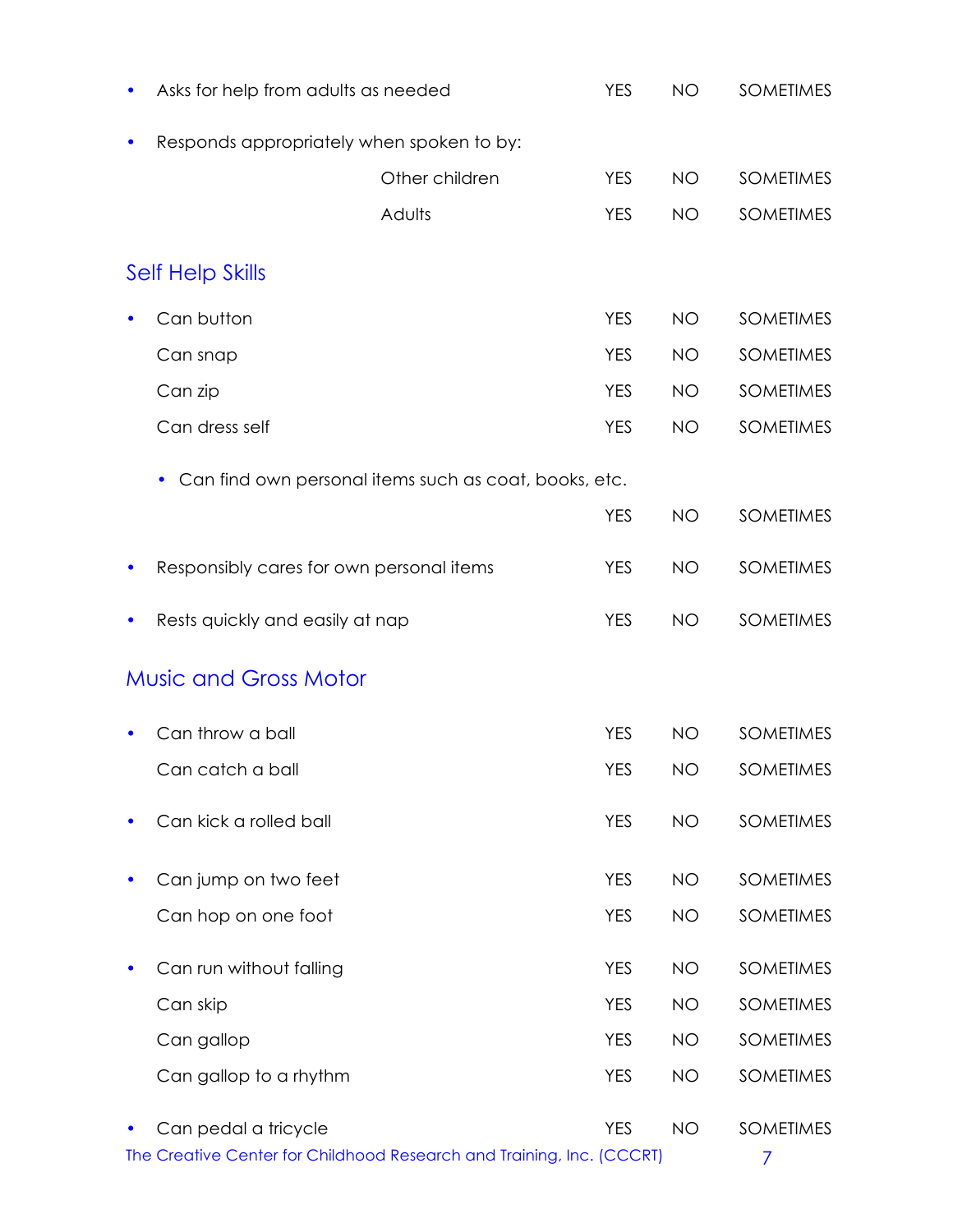| Sings out loud during music                                           | <b>YES</b> | <b>NO</b> | <b>SOMETIMES</b> |
|-----------------------------------------------------------------------|------------|-----------|------------------|
| Can keep a clapping rhythm                                            | <b>YES</b> | <b>NO</b> | <b>SOMETIMES</b> |
| Can move smoothly to fast music                                       | <b>YES</b> | <b>NO</b> | <b>SOMETIMES</b> |
| Can move smoothly slow music                                          | <b>YES</b> | <b>NO</b> | <b>SOMETIMES</b> |
| Can move maintaining own personal space                               | <b>YES</b> | <b>NO</b> | <b>SOMETIMES</b> |
|                                                                       |            |           |                  |
|                                                                       |            |           |                  |
|                                                                       |            |           |                  |
|                                                                       |            |           |                  |
|                                                                       |            |           |                  |
|                                                                       |            |           |                  |
|                                                                       |            |           |                  |
|                                                                       |            |           |                  |
|                                                                       |            |           |                  |
|                                                                       |            |           |                  |
|                                                                       |            |           |                  |
|                                                                       |            |           |                  |
|                                                                       |            |           |                  |
|                                                                       |            |           |                  |
|                                                                       |            |           |                  |
| The Creative Center for Childhood Research and Training, Inc. (CCCRT) |            |           | 8                |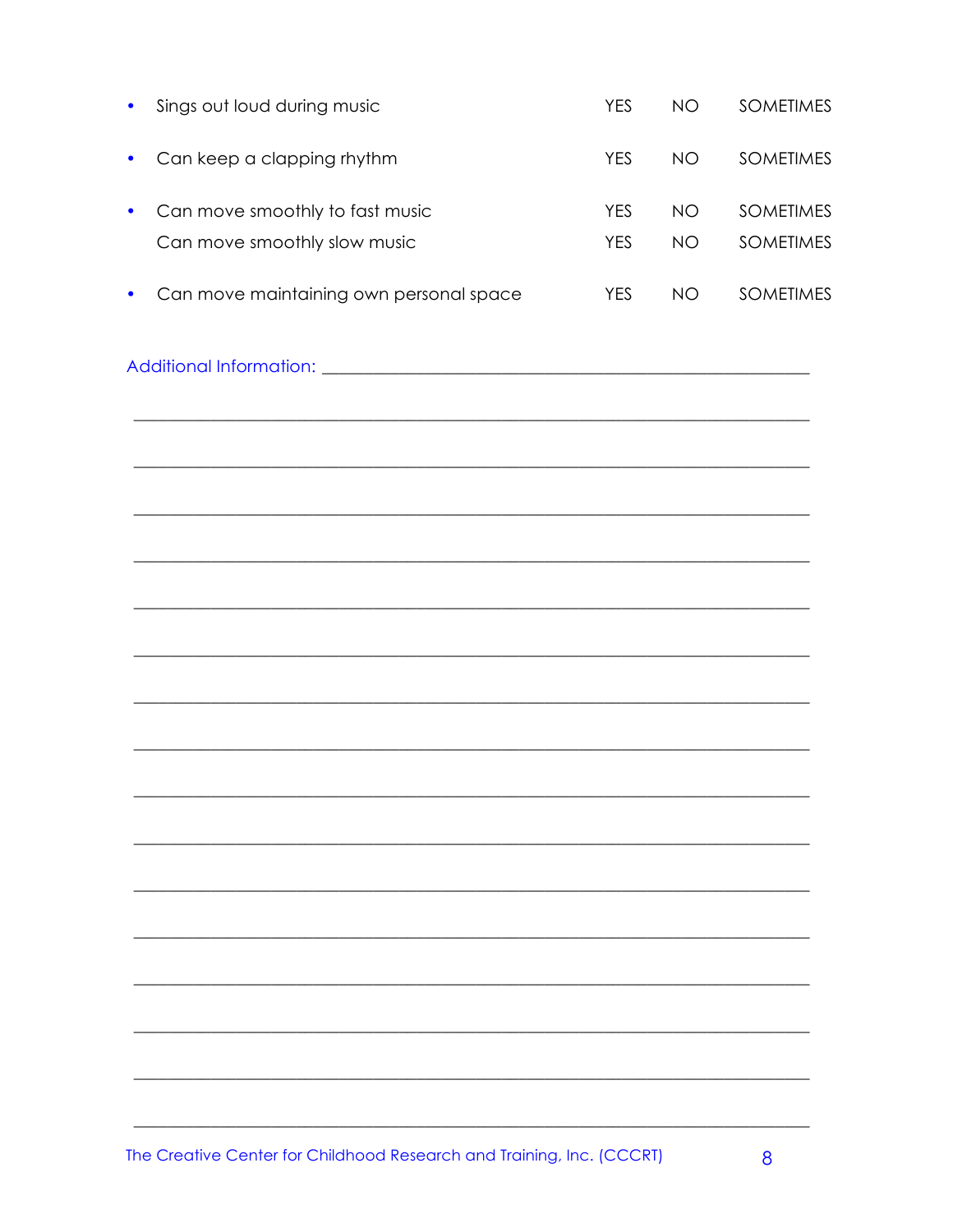# Kindergarten Only Skills

 $\bullet$ 

### Emergent Literacy

• Writes numerals to \_\_\_\_\_\_

|           | Combines sets                                                                   | <b>YES</b> | <b>NO</b> | <b>SOMETIMES</b> |
|-----------|---------------------------------------------------------------------------------|------------|-----------|------------------|
|           | Can describe position of number on a number line<br>(Ex: 6 is after 5)          | <b>YES</b> | <b>NO</b> | <b>SOMETIMES</b> |
|           | Counts orally by 1's, 2's, and 10's to 100                                      | <b>YES</b> | <b>NO</b> | PARTIALLY        |
|           | Can count backwards from 10 to 1                                                | <b>YES</b> | <b>NO</b> | PARTIALLY        |
|           | Demonstrates the use of a number line                                           | <b>YES</b> | <b>NO</b> | <b>SOMETIMES</b> |
|           | Demonstrates an awareness of addition and<br>subtraction in everyday activities | <b>YES</b> | <b>NO</b> | <b>SOMETIMES</b> |
|           | Identifies whether sets are more or less<br>than a given number (such as five)  | <b>YES</b> | <b>NO</b> | <b>SOMETIMES</b> |
|           | Identifies odd and even numbers to ten                                          | <b>YES</b> | <b>NO</b> | PARTIALLY        |
| $\bullet$ | Describes concepts of time<br>(before, after, day, night)                       | <b>YES</b> | <b>NO</b> | PARTIALLY        |
|           | Describes concepts of temperature (hot, cold)                                   | <b>YES</b> | <b>NO</b> | PARTIALLY        |
|           | Compares and demonstrates the concept of<br>capacity (full, empty)              | <b>YES</b> | <b>NO</b> | PARTIALLY        |
|           | Measures things using non-standard objects                                      | <b>YES</b> | <b>NO</b> | <b>SOMETIMES</b> |
|           | Can fill in missing number (Ex: 5, 6, $\ldots$ , 8)                             | <b>YES</b> | <b>NO</b> | PARTIALLY        |
|           | The Creative Center for Childhood Research and Training, Inc. (CCCRT)           |            |           | 9                |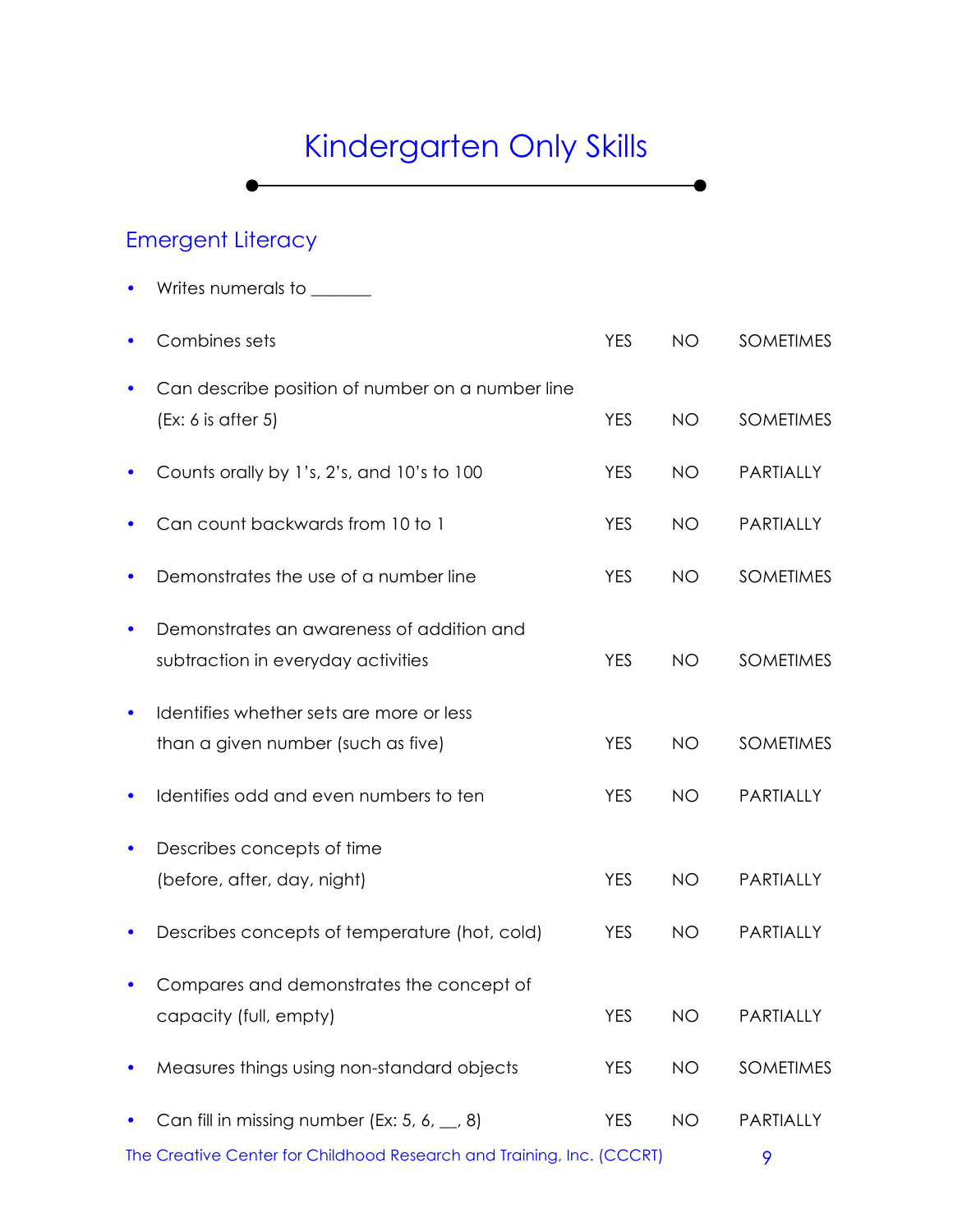| Can interpret information on a                 |            |           |                  |
|------------------------------------------------|------------|-----------|------------------|
| pictorial graph                                | <b>YES</b> | <b>NO</b> | PARTIALLY        |
| Using a graph, can identify the mode           |            |           |                  |
| (most common number)                           | <b>YES</b> | <b>NO</b> | <b>SOMETIMES</b> |
| Knows if an event is more likely,              |            |           |                  |
| or less likely to occur                        | <b>YES</b> | <b>NO</b> | <b>SOMETIMES</b> |
| Understands how a survey works                 |            |           |                  |
| (Ex: voting for a book)                        | <b>YES</b> | <b>NO</b> | <b>SOMETIMES</b> |
| Listens for and recalls details of a story     | <b>YES</b> | <b>NO</b> | <b>SOMETIMES</b> |
| Listens for and recalls sequence of events     | <b>YES</b> | <b>NO</b> | <b>SOMETIMES</b> |
| Listens for and recalls main events of a story | <b>YES</b> | <b>NO</b> | <b>SOMETIMES</b> |
| Interprets feelings of characters              |            |           |                  |
| and events in stories                          | <b>YES</b> | <b>NO</b> | <b>SOMETIMES</b> |
| Correctly forms letters                        | <b>YES</b> | <b>NO</b> | PARTIALLY        |
| Distinguishes the following consonant sounds   |            |           |                  |
|                                                |            |           |                  |
| Can identify "naming" words (nouns)            | <b>YES</b> | NO        | <b>SOMETIMES</b> |
| "Action" words (verbs)                         | <b>YES</b> | <b>NO</b> | <b>SOMETIMES</b> |
| Can identify print in the environment          |            |           |                  |
| (Ex: McDonalds, Publix, K-Mart)                |            |           |                  |
|                                                | <b>YES</b> | <b>NO</b> | <b>SOMETIMES</b> |
| Attempts invented spelling                     | <b>YES</b> | <b>NO</b> | <b>SOMETIMES</b> |
| Uses period at the end of sentences            | <b>YES</b> | <b>NO</b> | <b>SOMETIMES</b> |
| Knows a variety of literary genres             |            |           |                  |